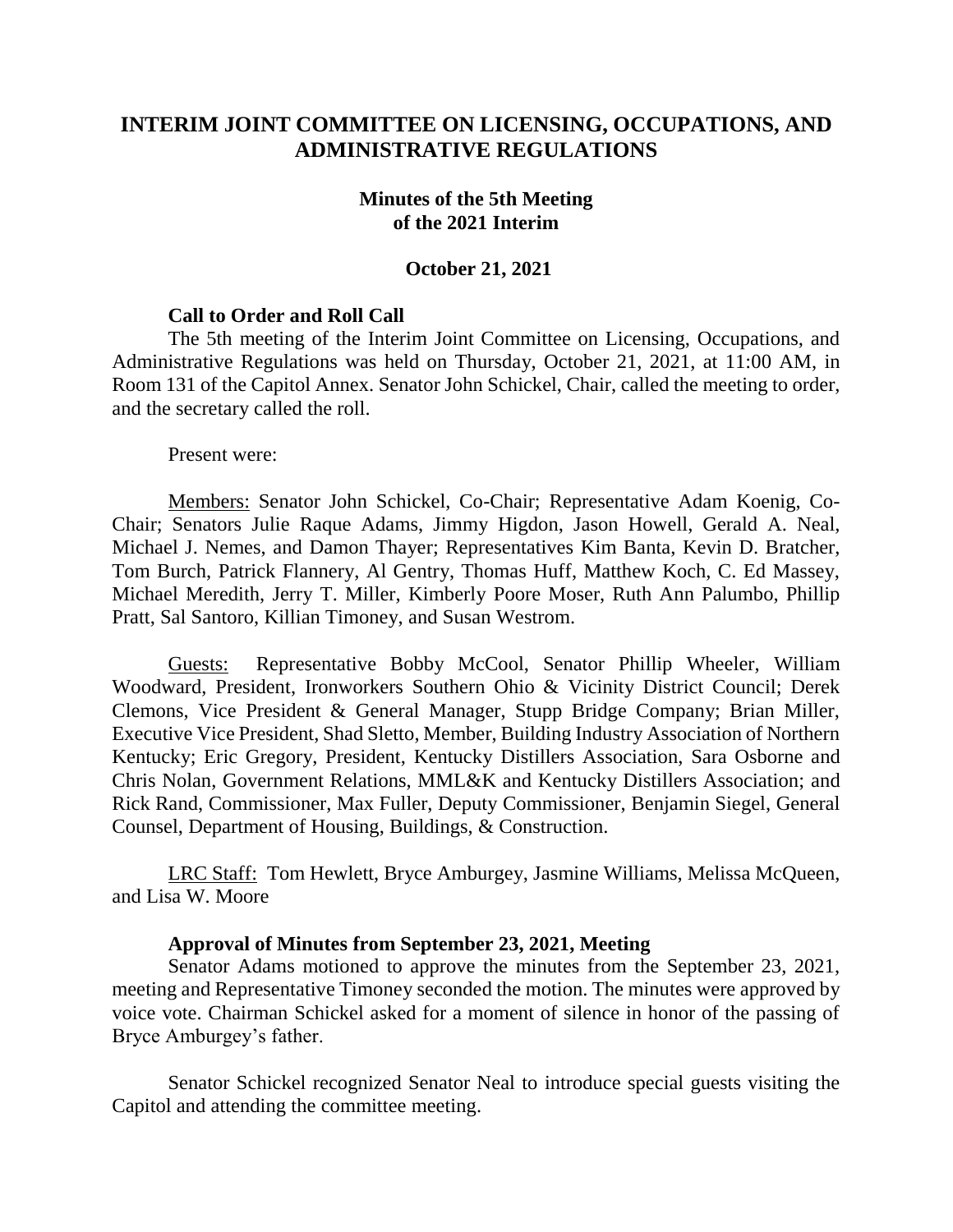### **Department of Housing, Buildings, & Construction Update**

Rick Rand, Commissioner, Department of Housing, Buildings, and Construction (DHBC) is proposing the reinstatement of industry-specific advisory committees that provide a targeted perspective on trade and industry-specific issues to advise the department on regulatory matters. Specifically, the department would propose a reorganization to establish the following: the Plumbing Advisory Committee – 11 voting members; the Electrical Advisory Committee – 11 voting members; the Heating, Ventilation, and Air Conditioning Advisory Committee – 9 members; the Elevator Advisory Committee – 9 voting members; the Manufactured Housing Advisory Committee – 5 voting members; and the Uniform State Building Code Advisory Committee – 13 or 14 members. He said the department would be introducing a reorganization bill to enact this in the 2022 Regular Session.

The proposal is in response to requests from industry stakeholders. Industry leaders say the current single committee structure has not fostered a productive environment. The DHBC advisory committee, codified at KRS 1989B.032, is overly broad in scope and lacks the industry-specific expertise needed to advise the department in all matters.

Each committee would, at a minimum, meet quarterly. The DHBC must provide 30 days for the committee to review and provide comments on administrative regulations, except for emergency regulations. Committees may provide the DHBC with a formal recommendation regarding a proposed administrative regulation at the first meeting following the close of the 30 day period, but if one is not provided the DHBC may promulgate at its discretion.

Responding to a question from Chairman Koenig regarding why advisory boards need to be created, Commissioner Rand said it makes the process more formal, and the feedback is better as the boards meet quarterly. This input is vital to help shape regulations for the industries they work in. Chairman Koenig looks forward to hearing from the industries.

Responding to a question from Senator Higdon, Commissioner Rand said the trade advisory boards are appealing because they include the people that are interested in a particular regulation, they also provide an opportunity to vet regulations and build consensus. Senator Higdon warned against over regulating the building industry.

Responding to Representative Meredith regarding increased expenses, Commissioner Rand said currently, the advisory board members get a \$50 per meeting per diem, plus expenses. With the creation of the new board structure, there will be an additional cost of  $$6,000 - 7,000$ , but the cost will be sustained through the regular budget. The DHBC brings in almost all its revenue through fees, there is very limited general fund dollars. Commissioner Rand also said that he is happy to field calls about projects in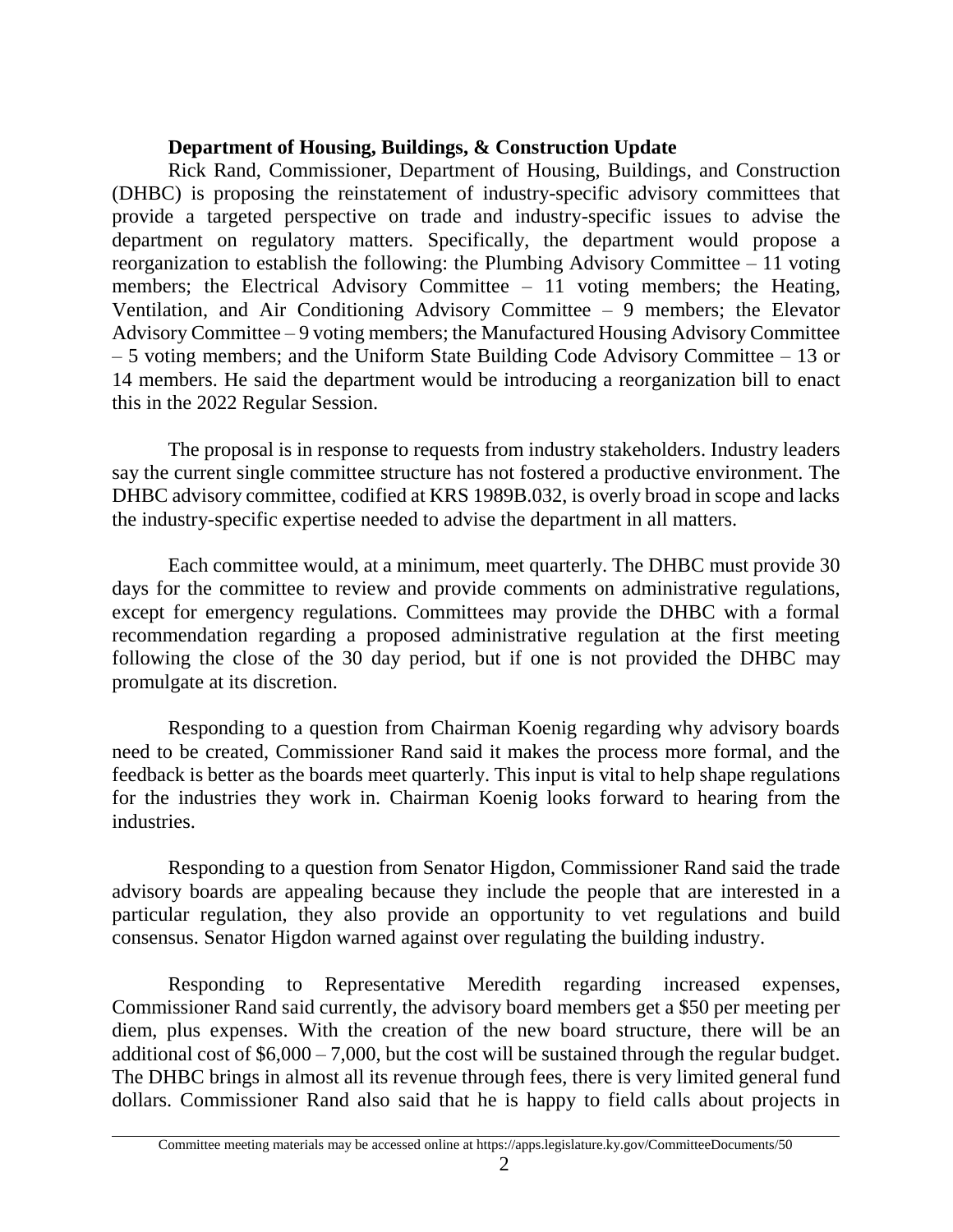districts throughout the state. He always welcomes phone calls and is glad to help where he can.

Representative Palumbo said she was looking forward to working with Commissioner Rand and his staff during the upcoming 2022 Regular Session of the General Assembly.

Responding to Representative Santoro, Commissioner Rand said many state agencies lost personnel to attrition and they have not been replaced. He said more people will need to be hired in certain areas to maintain levels of services that industries expect. Representative Santoro said to hire the personnel needed for the upcoming Ford project in Hardin County.

# **AN ACT relating to welding safety**

Representative Bobby McCool, bill sponsor, said this legislation is about following the code book, and leveling the playing field for contractors. It is a simple, but serious bill. It is simple in that it is asking contractors to follow what the design engineer puts forth. The D1.1 code book from the American Welding Society is designed with safety in mind. It only applies to buildings and bridges when recommended by the engineers, and does not apply to all welding applications. He said safety is compromised when code is not followed. This bill would keep welding standards systematic across the board and increase safety.

Mr. Bill Woodward, President, Ironworkers Southern Ohio & Vicinity District Council, said this legislation does not affect training facilities where certifications are received. The employees do not have travel anywhere to take the test, as a welding inspector will come to them. Certifications always stay with the welder. This is a safety issue, and not a union issue. He discussed the collapse of a Paducah school due to poor welding, and noted tax payer money would not be wasted with this legislation in place as it ensures that projects are completed responsibly and efficiently.

Senator Phillip Wheeler said there is a cost to society for following the rules. However, that cost cannot compare to the worth of student lives over implementation of safety issues. This bill simply requires that employers and welders follow the rules put into place by the engineer to help prevent accidents and injuries.

Responding to a question from Chairman Schickel, Derek Clemons, Vice President & General Manager, Stupp Bridge Company, said these requirements already exist in code, and this bill will not reduce safety accidents. He noted the engineer's document already makes this a requirement so this legislation is redundant. People can ignore the language in the new bill, just like they break the rules now. This bill is well-intentioned, but unnecessary.

Committee meeting materials may be accessed online at https://apps.legislature.ky.gov/CommitteeDocuments/50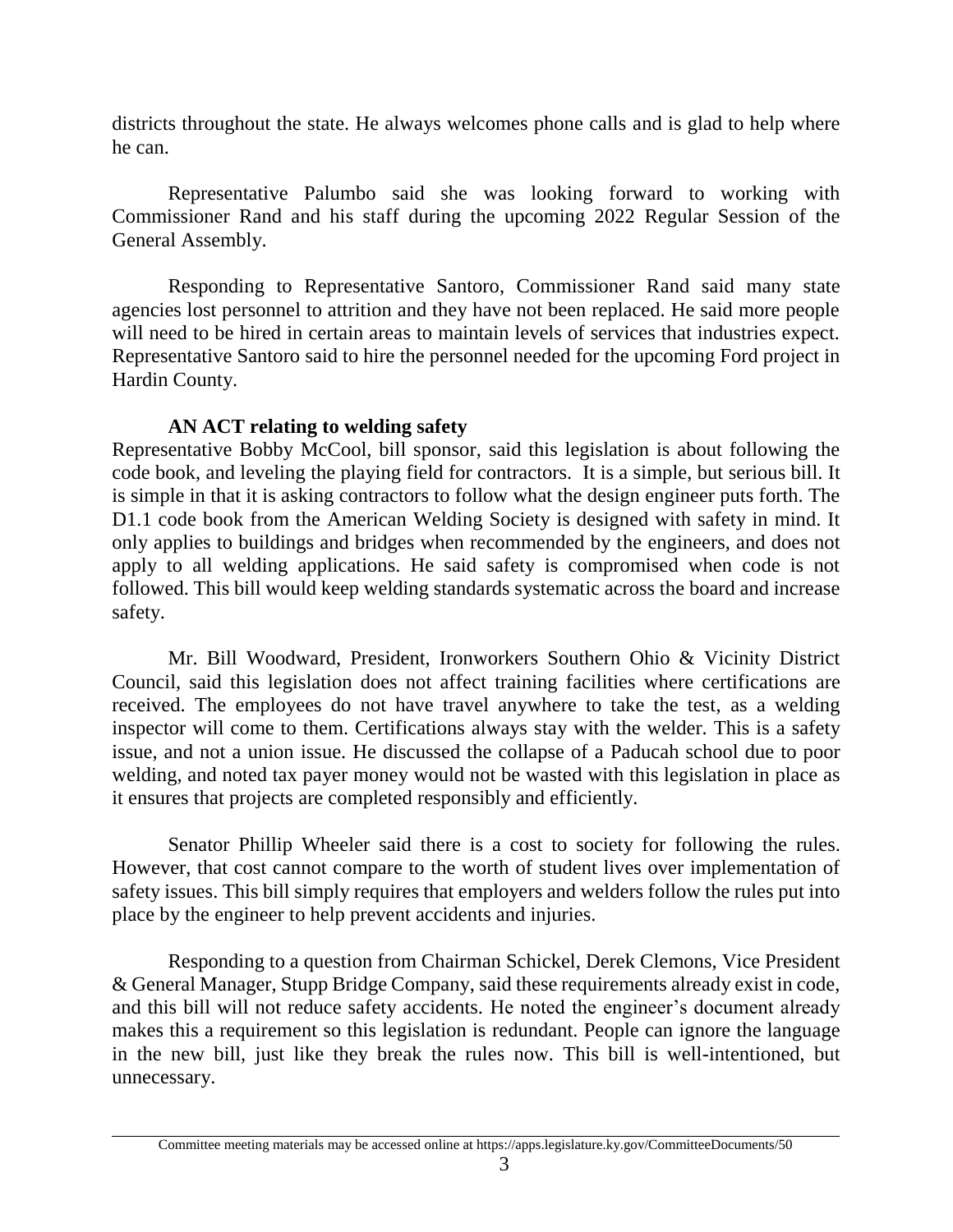Brian Miller, Executive Vice President, Building Industry Association of Northern Kentucky, representing both residential and commercial industrial building developers throughout a 12-county jurisdiction, is opposed to the bill. The association has also operated The Enzweiller Building Institute since 1967 and has a successful history of educating professionals for over 50 years. Courses taught at the institute include welding, taught by highly experienced welding professionals, and yielding certified and employable welders for employers. He said the bill does not address welding safety, nor will it prevent the false certifications of welders. Good inspections result in qualified structures that hold up and have good performance. Professional inspectors are always used across the region which results in a good work product, not simply being inundated with filing additional paperwork.

Shad Sletto, Member, Building Industry Association of Northern Kentucky, said this bill could make buildings less safe instead of more safe. Certifications do not make welders better qualified, and they often become unaffordable. Notably, some certifications are worthless. Ultimately, the employer is responsible for welder performance and the overall safety of the job.

Representative Meredith said it seems this legislation is investing a great deal in the opinion of the engineer, and not the employer. Responding to him, Representative McCool said the engineer does not have welding skills, but does have vast knowledge of the project and its strengths and weaknesses.

Representative Flannery encouraged the members of the committee to support the bill. He believes it is a safety bill, and reminded the committee it passed the House of Representatives last session 95-0.

Senator Thayer said the two sides need to meet and come up with a compromise. The legislation has passed the House of Representatives for several sessions only to die in the Senate. He recommended including Senator Matt Castlen in the discussions, as he has been an opponent of the bill. Representative McCool said he would love the opportunity for an in-depth conversation with all parties. Mr. Woodward said it is a very simple bill that is trying to eliminate the fake certifications of welders.

# **Private Selection Distilled Spirits**

Chris Nolan, Government Relations, MML&K, speaking for the Kentucky Distillers Association (KDA), said KDA has 52 members operating 65 distilleries. The mission since 1880 has been to passionately and responsibly promote, protect and elevate Kentucky's signature bourbon and distilled spirits industry.

Sara Osborne, Government Relations, MML&K, said Kentucky supplies 95 percent of the world's bourbon. It is an \$8.6 billion industry, providing 20,100 jobs for Kentucky families. She said the industry has made \$5 billion in capital investment in Kentucky.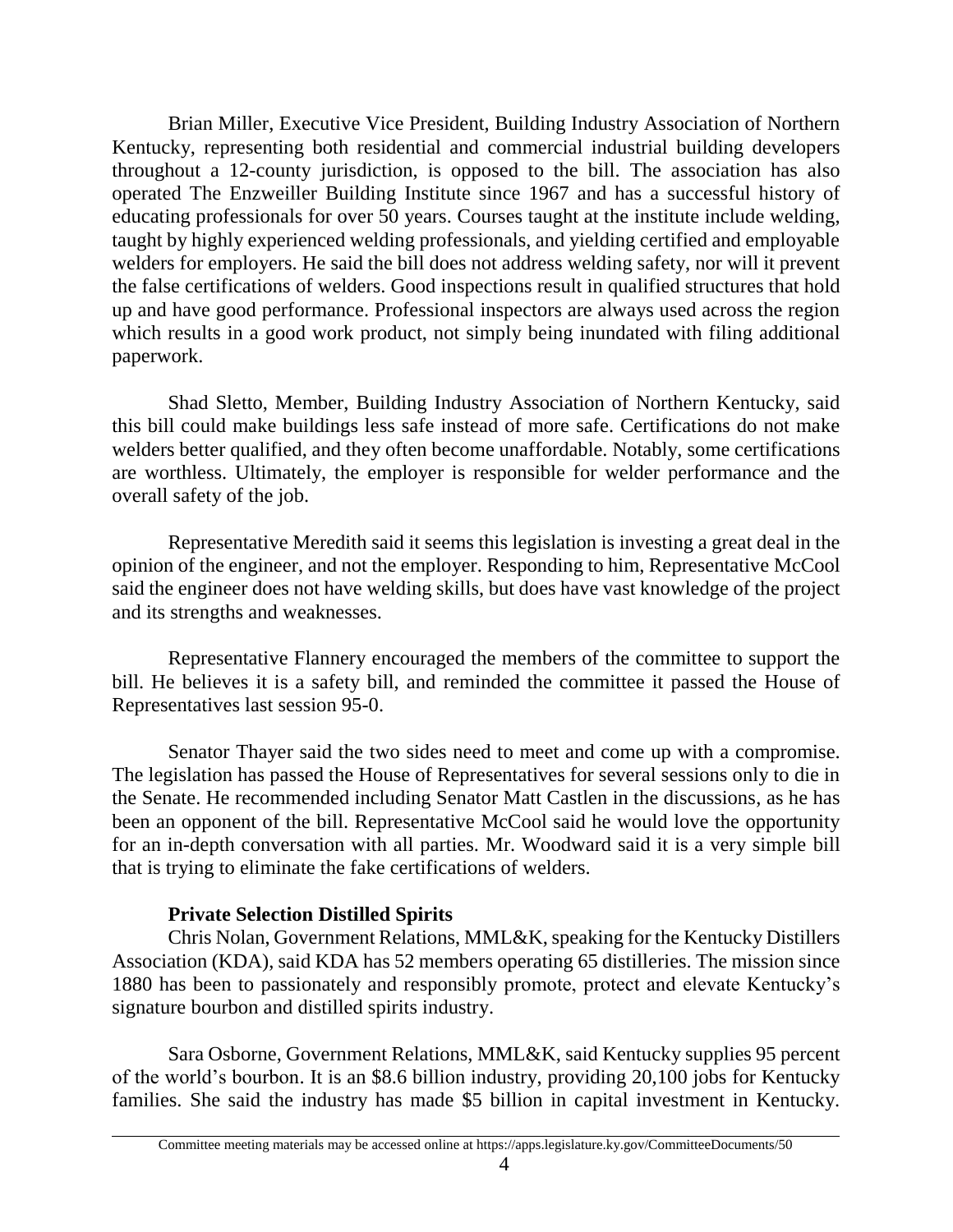Additionally, \$300 million in local and state taxes were paid in 2010. \$1.8 billion has been generated in federal excise taxes from Kentucky bourbon.

Mr. Nolan said bourbon is more popular than ever and it is fueling incredible growth to benefit all of Kentucky. However, Kentucky bourbon is facing unprecedented challenges at home and abroad. These include: exorbitant taxes; trade wars and tariffs; the COVID global pandemic; an unsustainable regulatory environment; and increased competition in other states.

The KDA recognizes change is not without angst and controversy. Recently, the legislature has tackled several significant alcohol bills. Kentucky laws are outdated, and the KDA has to continually adapt if Kentucky is to maintain its distilling dominance. Bourbon feels intrinsically connected to Kentucky, as 95 percent of bourbon on the market is made here, but it does not have to come from Kentucky. With bourbon booming, barriers to entry decreasing, and craft distillers thriving, the 95 percent made in Kentucky is starting to drop, as bourbon distillers pop up nationwide.

Kentucky is falling behind as the number of distilleries in the United States grew 146 percent between 2014 and 2019. Every other state has lower taxes on spirits production than Kentucky. Other states have also adapted quickly in changing laws, adding privileges and reducing fees to attract the next generation of distillers, jobs, and investment. Kentucky cannot afford to lose its distilling monopoly, and must continually adapt to stay at the forefront, otherwise it would cost jobs, capital investment, tourism dollars, and tax revenue. Ten years ago, 43 percent of distilling jobs were located in Kentucky, and today the number is 30 percent.

Ms. Osborne said a need of the bourbon industry is to eliminate the discriminatory barrel tax, or make it refundable and/or transferable. Other needs include: reducing distilling's overall tax burden to keep it competitive with other states; removing regulatory obstacles that restrict growth allowing Kentucky to compete with other states; and providing parity with beer and wine.

In 2014, the General Assembly made the policy decision to refund the discriminatory barrel taxes to the state's growing bourbon industry. House Bill 445 created the Bourbon Barrel Tax Reinvestment Credit. Since the vast majority of barrel taxes are paid at the local level, distillers were offered a non-refundable corporate income tax credit for the amount of ad valorem barrel tax dollars paid in the previous year. Distillers must reinvest the credited dollars into certain capital improvements at their Kentucky facilities.

The KDA strongly urges the elimination of the barrel tax in its entirety, with the state keeping local community revenue whole. An alternative is to allow distilleries to realize the entire credit by making it refundable or transferable. This will incentivize distilleries to continue investment, which helps offset mounting tariff impacts, Kentucky's high spirits tax burden, and competition from other states. Bourbon is Kentucky's signature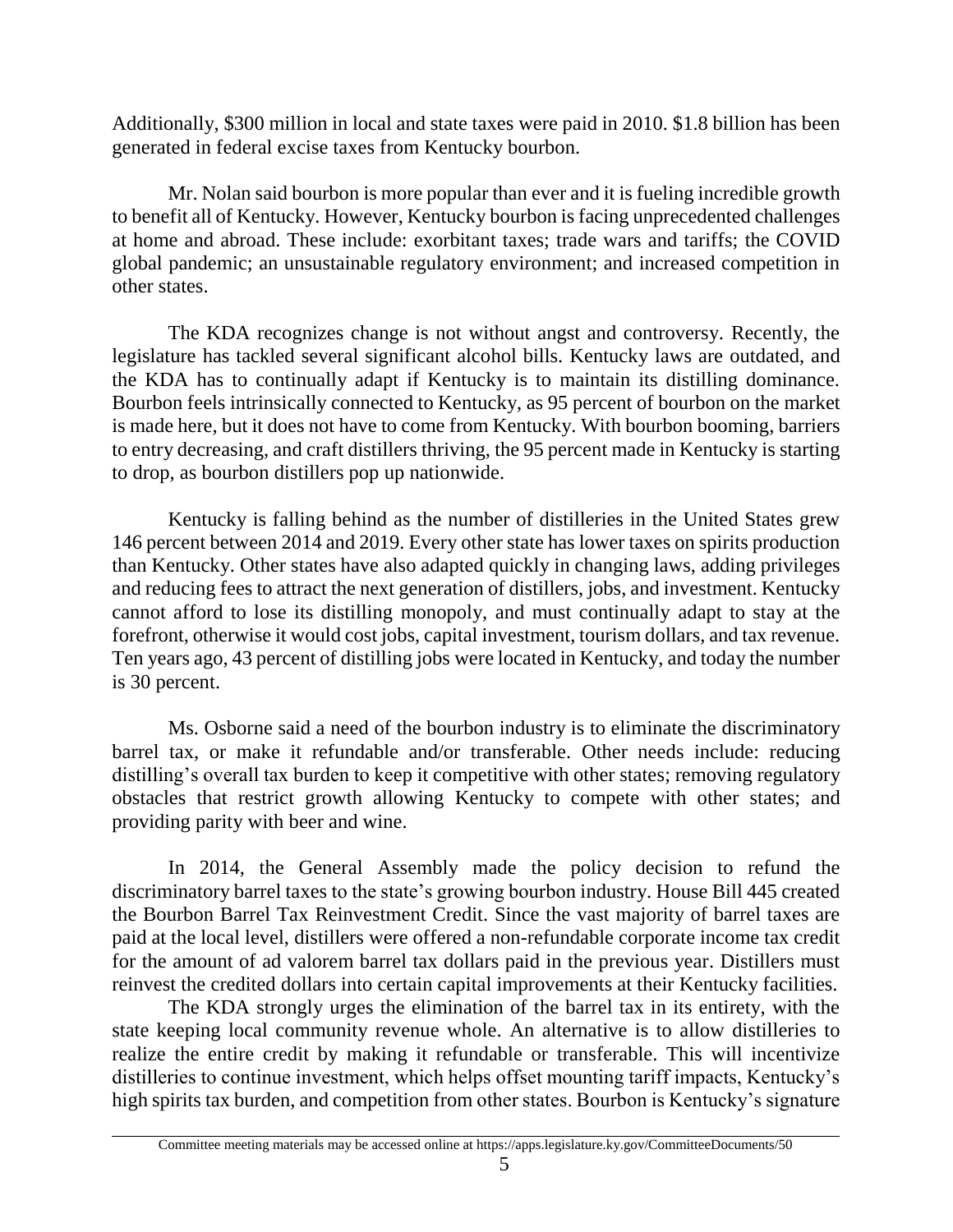industry, and its capital investments and employment justifies the use of refundable or transferable credits, similar to film and historic preservation credits.

Bourbon provides a return on investment. Alcohol tax revenue in Kentucky increased from \$125 million in 2010 to more than \$300 million in 2020, a 140 percent increase. Prohibition ended 88 years ago, but many of its laws and policies are still on the books in Kentucky. It is time to remove regulatory obstacles that restrict growth.

Finally, private barrel selections are the future of the industry because every individual barrel, no matter the mash bill or location in a warehouse, is unique in flavor and one-of-a-kind. Consumer demand is driving the popularity of private barrels, and these distillery programs are growing tremendously. The ABC has reviewed the practice and said Kentucky businesses need statutory authority to continue these events because they could be viewed as violating Tied House Rules. The legislature must codify this practice in statute if the private barrel selection programs are going to continue after April 2022.

Creating parity with small farm wineries and microbreweries is essential. Allow distillers to have off-site tasting rooms with full retail privileges; allow distillers to sell bottles at fairs, festivals and farmers markets; and offer free samples up to 1.75 ounces. Beer and wine producers have these privileges. The bill also allows retail licensees, including distilleries, to create and sell barrel-aged cocktails.

Responding to Senator Adams, Mr. Nolan said there will be a tax and revenue bill that is not in the committee meeting folders that will need to be vetted with leadership and the Appropriations and Revenue Committee. 22 RS BR 104, which has been discussed in detail and included in the meeting packets, includes the private barrel and parity issues, but leaves the tax issue out.

Responding to Representative Bratcher, Eric Gregory, President, KDA, said this bill's objective is attracting new distilleries to Kentucky, as well as retaining current ones. Kentucky needs similar laws in order to compete with other states. Mr. Nolan said the distilleries would get a refundability of tax credits very similar to what Kentucky provided for the film industry. The tax credit would not be indefinite. Barrel taxes are separate from inventory taxes.

Responding to Representative Miller, Mr. Nolan said there would be no statutory limits on restaurants and bars on to how many private barrels they could buy. It is a selfimposed free market limit.

Responding to Senator Thayer, Mr. Gregory said the ABC Board will give private barrel selection programs a grace period until the end of the 2022 Regular Session. The ABC Board is not standing in the way, but rather wants the fixes to be grounded in statute